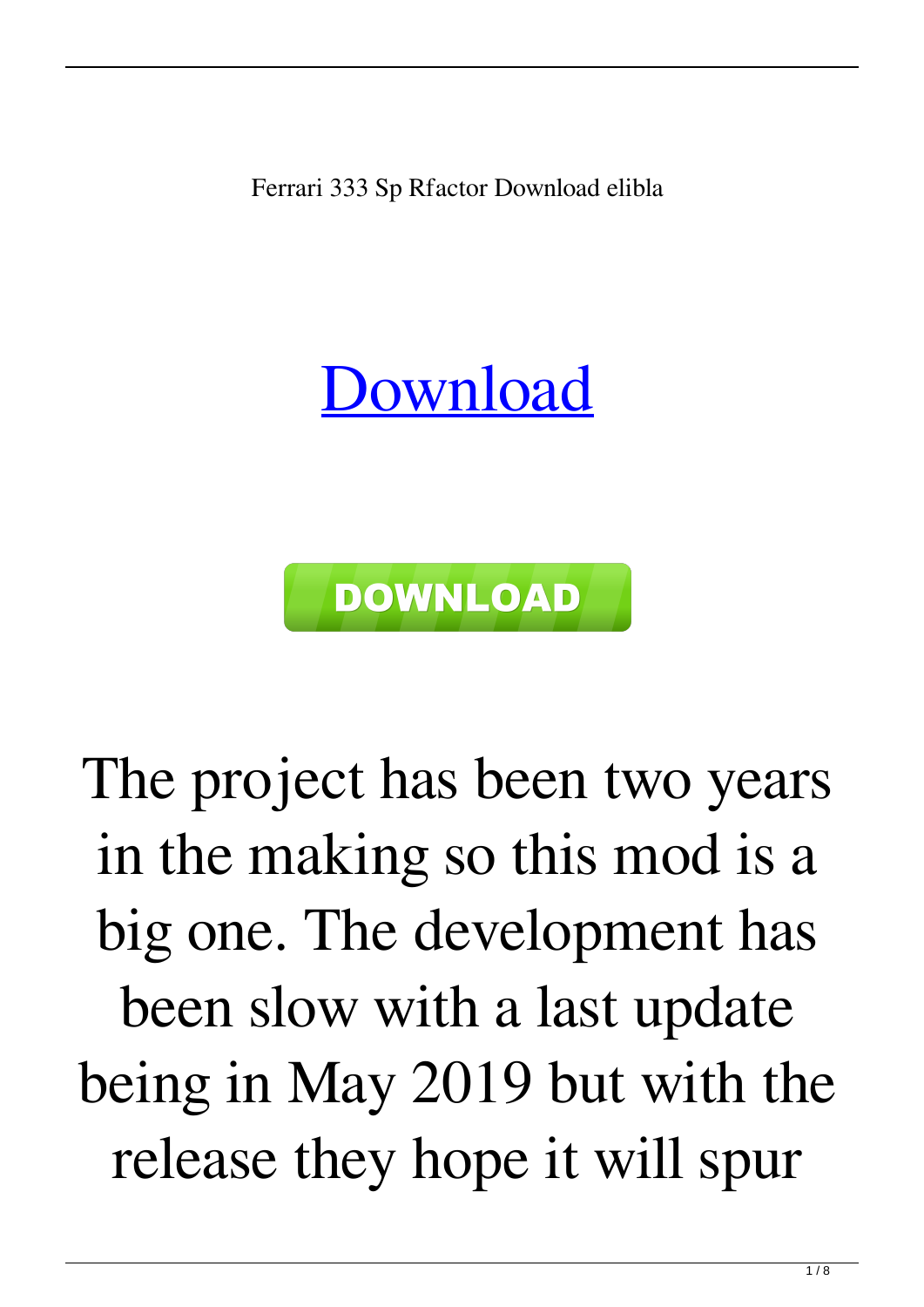some interest in the community. The mod is a large one and is intended to be the first mod in a series. In a statement the mod developer stated that he wants to create a full-fledged motorsport game and get it released in 2020. He also mentioned that he wants to release the full mod in a better time line. The mod is a very huge one with 7.1GB of files. The mod focuses on Le Mans 1999 with two tracks : Le Mans and Magny Cours.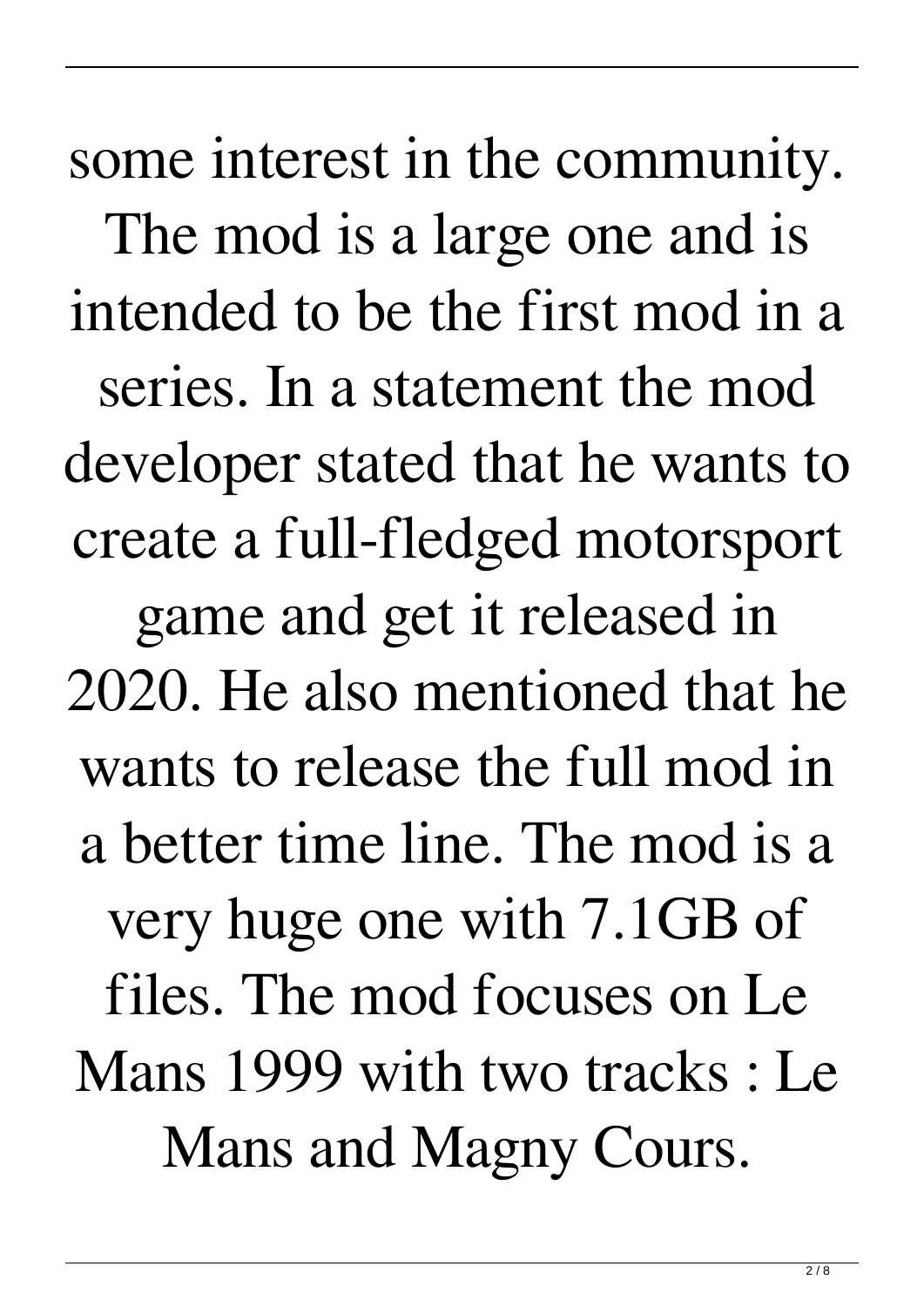Features The mod consists of several different tracks and new car models. The racetracks are accurate recreations of the tracks on the original game with various revisions from the original game, for example the Eau Rouge corner, the city center, the Mulsanne straight and the Magny Cours track. The cars have been recreated with the help of Esri's MapGuide and TeleAtlas. Cars and Tracks The mod consists of four different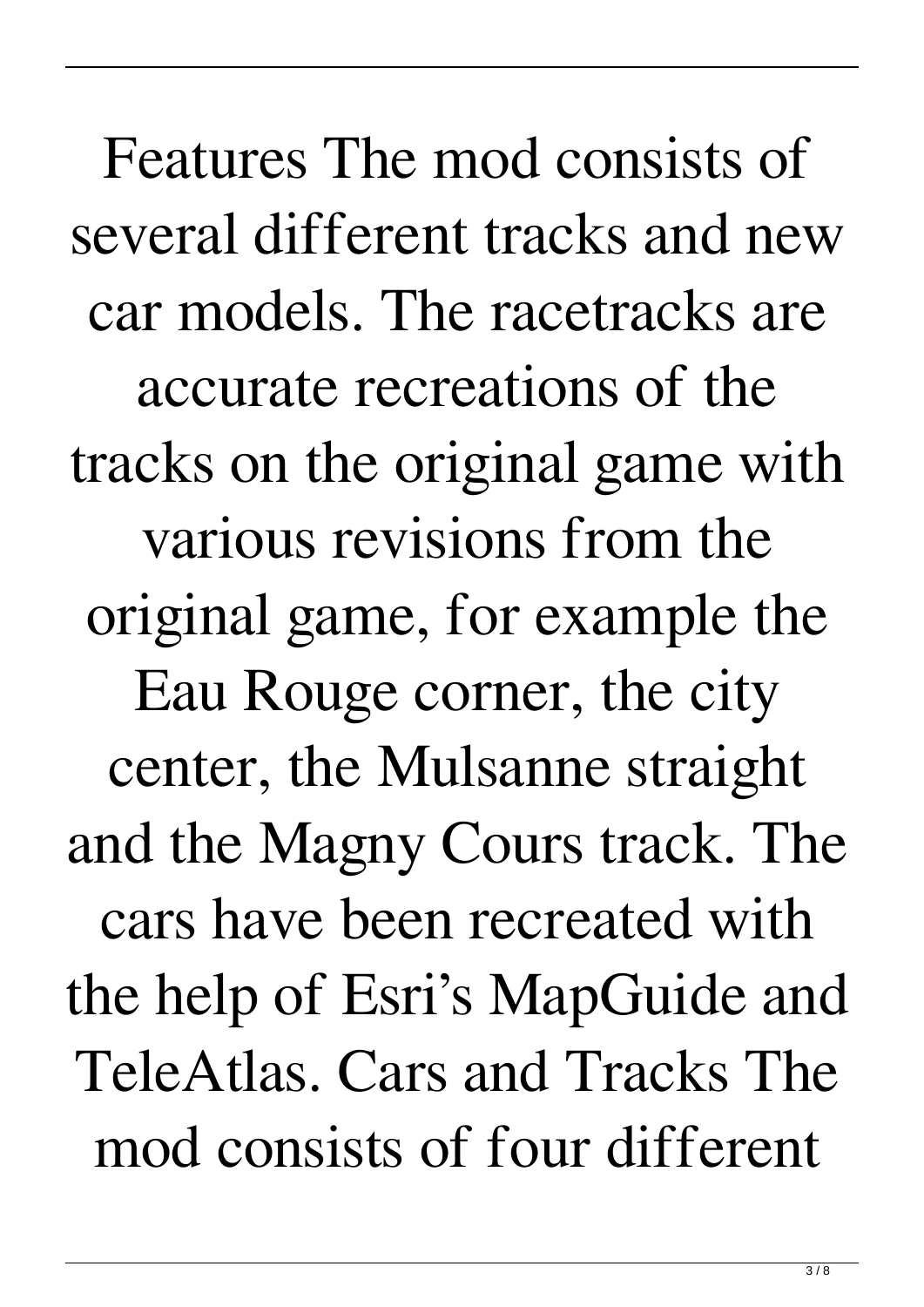car classes : Class A : This class consist of only cars that were used in the original game. Class B : This class consist of Tiga, Audi 80, Peugeot 205 T16. Class C : This class consist of Porsche 959, Lotus 91 and Ferrari 512 BB. Class D : This class consist of Aston Martin V12 Zagato and Jaguar XJ220. The cars in the mod are new, some are real and some are from the real-life history of Le Mans. References External links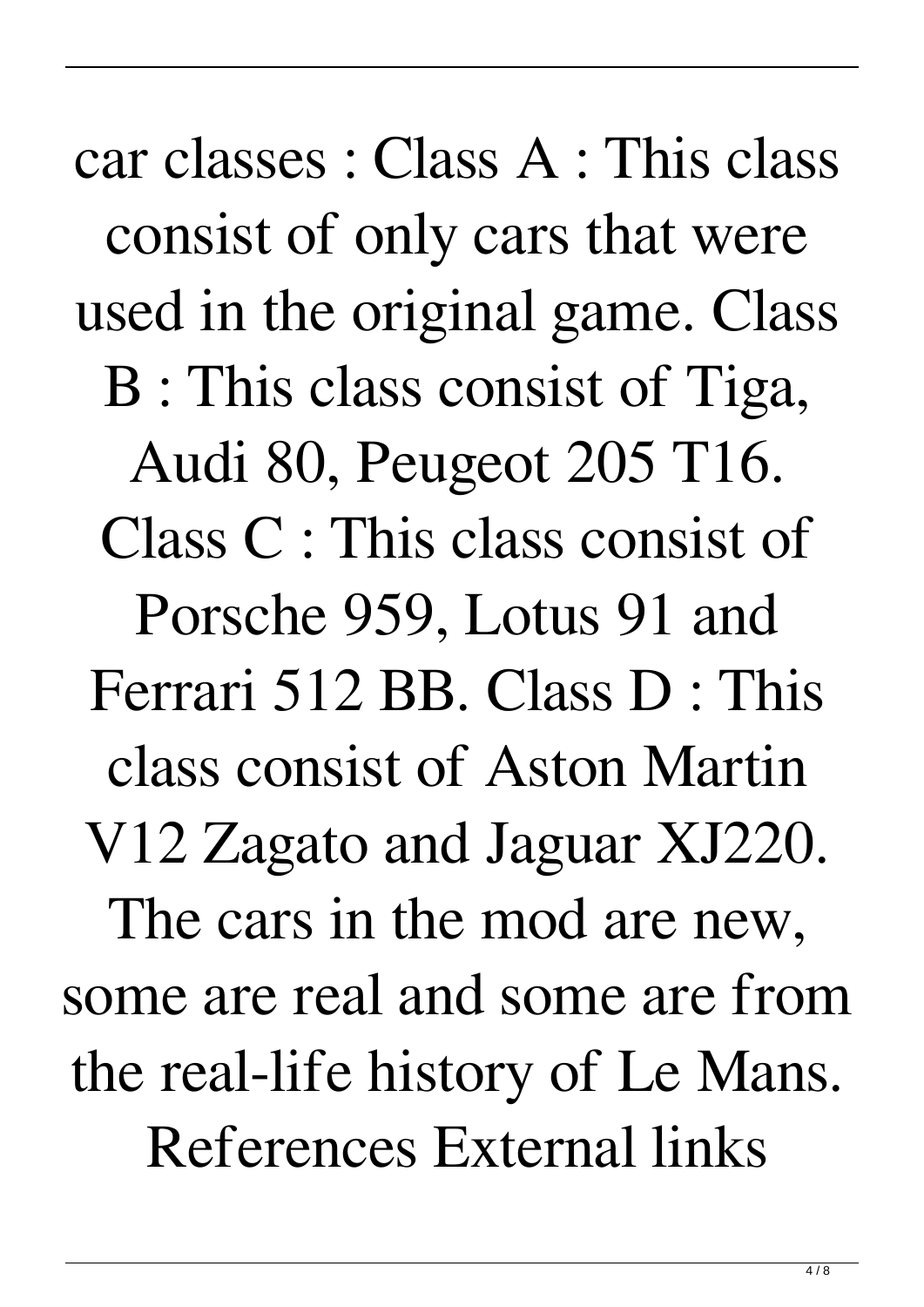Category:Racing simulators Category:Le Mans Category:1999 video games Category:Video games developed in the United States Category:Windows games Category:Windows-only gamesEnterprise software environments have grown increasingly complex over time. As organizations have become more distributed, software architectures have evolved to allow developers to build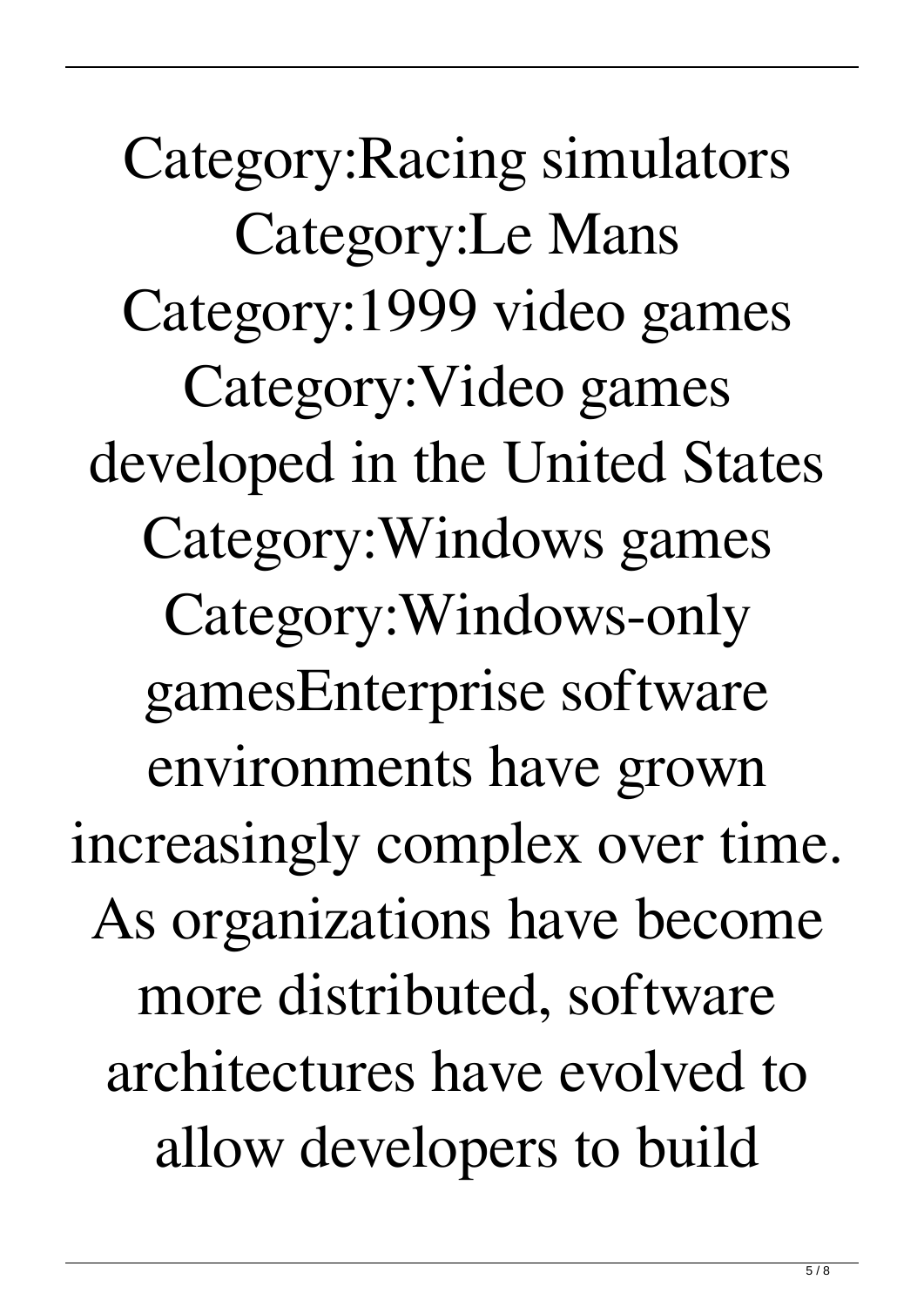applications that may span a plurality of distributed applications and software systems. Many organizations are now using multi-tiered or ntiered architectures to organize their applications, often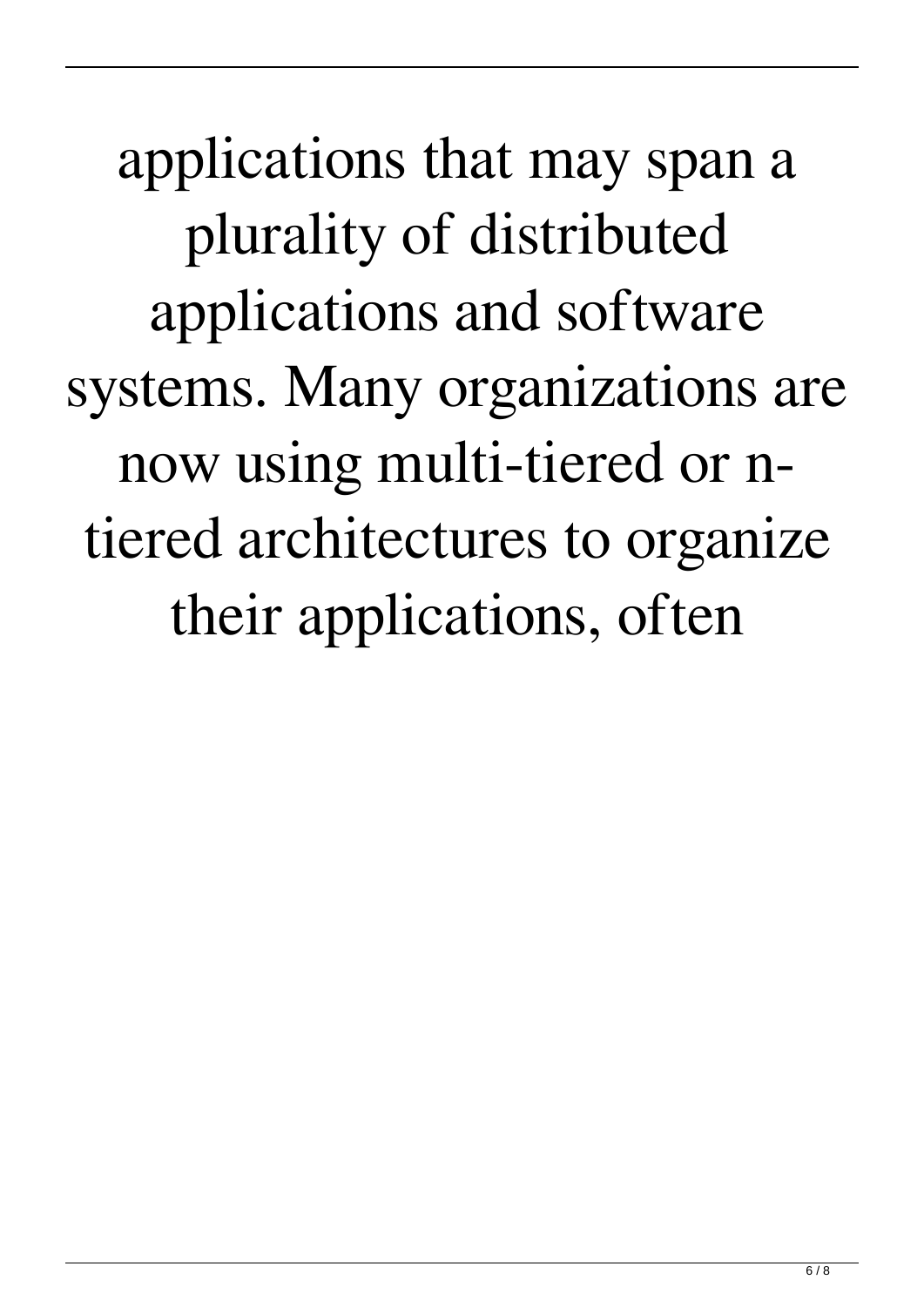2022 Asian Le Mans Series Kessel Racing Ferrari 488 GT3 Evo 1.0 ... This is a skinpack of the Ferrari 333 SP that competed in the American Le Mans Series in 1999. As usual, all skins are made with the highest degree of realism, respecting all sizes and proportions of the figures. Ferrari 488 GT3 Evo 1.0 2018 Asian Le Mans Series Kessel Racing Ferrari 488 GT3 Evo 1.0 ... This is a Ferrari 488 GT3 Evo